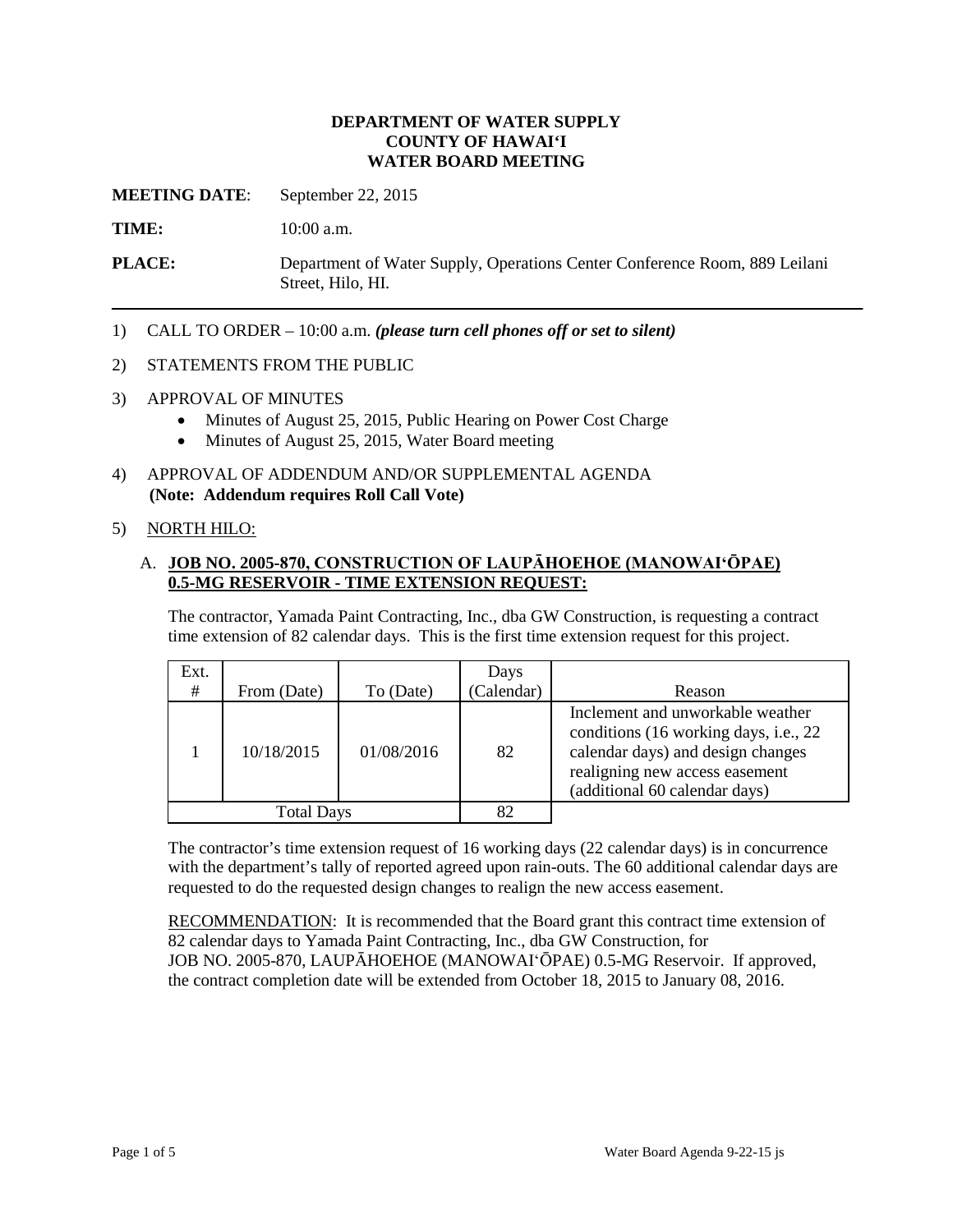# 6) SOUTH KOHALA:

# A. **JOB NO. 2015-1022, PARKER #1 DEEPWELL REPAIR – REQUEST FOR ADDITIONAL FUNDS:**

 order for the Parker #1 Deepwell Repair. The contract change order is to cover costs associated within the original contract per Department records. The revised contract amount is as follows: The contractor, Derrick's Well Drilling and Pump Services, LLC, is requesting a contract change with the change in the scope of work. This is associated with larger 10" column pipe that was discovered upon well extraction work, which differs from the 8" column pipe size specified

| <b>Total Contract Amount:</b>                   | \$532,987.88 |
|-------------------------------------------------|--------------|
| 1 <sup>st</sup> Additional Contingency request: | \$6,087.88   |
| Original Contingency amount:                    | 47.900.00    |
| <b>Original Contract Amount:</b>                | \$479,000.00 |

RECOMMENDATION: It is recommended that the Board approve an increase in contingency of \$6,087.88 for a total contract amount of \$532,987.88 to Derrick's Well Drilling and Pump Services, LLC, for JOB NO. 2015-1022, PARKER #1 DEEPWELL REPAIR.

# **REGARDING PARKER WELL NO. 3 & PARKER WELL NO. 4:**  B. **ASSIGNMENT OF WATER UNITS AS ALLOWED PER TRI-PARTY AGREEMENT**

 Mauna Kea Properties, Inc. (MKP) intends to sell a portion of its development area to Angelo Gordon Real Estate, Inc., (Angelo Gordon), and is seeking to allocate some of its water units (not more than 0.1158 million gallons per day or 193 Equivalent Units of Water) to that portion of property that is being sold.

The property to be sold is identified by Tax Map Key Nos. 6-2-013:024 (Parcel E) and 6-2 013:025 (Parcel D).

 Mauna Lani Service, Inc. and MKP, dated April 6, 2006), provides that MKP may assign all or a Section 2 of the Parker Well No. 3 and Well No. 4 Tri-Party Agreement (between Water Board, portion of its water allocations to a third party for use within MKP's development area, with the written consent of the Water Board.

RECOMMENDATION: It is recommended that the Water Board approve the ASSIGNMENT OF WATER UNITS AS ALLOWED PER TRI-PARTY AGREEMENT REGARDING PARKER WELL NO. 3 & PARKER WELL NO. 4, per the assignment agreement between MKP and Angelo Gordon, and that either the Chairperson or Vice-Chairperson be authorized to execute the agreement, subject to approval by Corporation Counsel.

## 7) NORTH KONA:

## A. **MATERIAL BID NO. 2015-08, FURNISHING AND DELIVERING KALOKO MAUKA #7 BOOSTERS A & B:**

Bids were received and opened on September 10, 2015, at 2:30 p.m., and the following are the bid results.

| Section | Description | <b>Beylik Drilling and</b><br><b>Pump Service, Inc.</b> | Derrick's Well<br><b>Drilling and Pump</b><br><b>Services, LLC</b> | <b>Water Resources</b><br>International, Inc. |
|---------|-------------|---------------------------------------------------------|--------------------------------------------------------------------|-----------------------------------------------|
|---------|-------------|---------------------------------------------------------|--------------------------------------------------------------------|-----------------------------------------------|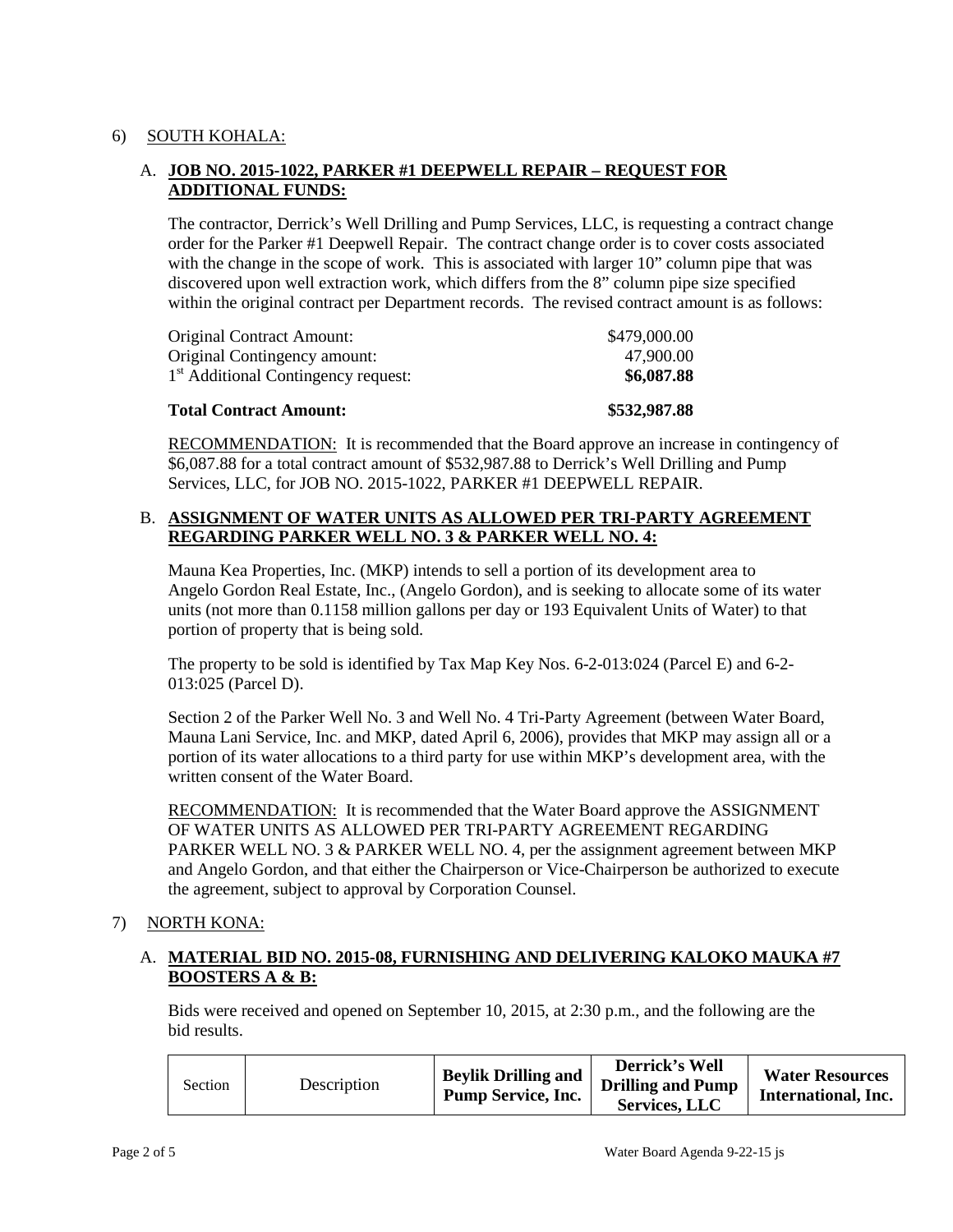| KALOKO MAUKA #7           | \$78,900.00 | \$57,519.00 | \$68,500.00 |
|---------------------------|-------------|-------------|-------------|
| <b>BOOSTERS A &amp; B</b> |             |             |             |

Funding for this project will be from DWS's CIP Budget. The contractor will have 150 calendar days to complete this project. The Engineering estimate for this project was \$56,000.00.

RECOMMENDATION: It is recommended that the Board award the contract for MATERIAL BID NO. 2015-08, FURNISHING AND DELIVERING KALOKO MAUKA #7 BOOSTERS A & B, to the lowest responsible bidder, **Derrick's Well Drilling and Pump Services, LLC**, for their bid amount of **\$57,519.00**. It is further recommended that either the Chairperson or the Vice-Chairperson be authorized to sign the contract, subject to review as to form and legality by Corporation Counsel.

#### B. **JOB NO. 2015-1032, HALEKI'I DEEPWELL REPAIR:**

Bids for this project were to be opened on September 18, 2015, at 1:30 p.m., and the results will be reported at the meeting.

#### 8) SOUTH KONA:

## A. **1250 OCEANSIDE (HŌKULIA) WELLSITE DEVELOPMENT AGREEMENT:**

For discussion and possible action.

#### 9) MISCELLANEOUS:

#### A. **DEDICATIONS:**

 The Department has received the following documents for action by the Water Board. The water systems have been constructed in accordance with the Department's standards and are in acceptable condition for dedication.

## **1. GRANT OF EASEMENT**

(For Waterline Purposes) Grantors: Glenn S. Oshiro and Kathleen E. Oshiro Tax Map Key: (3) 4-6-010: 014 (portion)

## **2. GRANT OF EASEMENT**

 Grantors: Paul T. Santo and Janice H. Santo Joint Revocable Trust (For Water Meter Purposes) Tax Map Key: (3) 1-5-013: 013 (portion)

## **3. GRANT OF EASEMENT AND BILL OF SALE**

 Final Inspection Date: 11/15/2014 Project Name: Tom Smith Subdivision Grantors/Sellers: 4.10 Hawaii Land Partnership Tax Map Key: (3) 7-3-019: 037 Facilities Charge: \$34,190.00 Date Paid: 1/21/2015 Water System Cost: \$54,625.00

**RECOMMENDATION:** It is recommended that the Water Board accepts these documents subject to the approval of the Corporation Counsel, and that either the Chairperson or the Vice-Chairperson be authorized to sign the documents.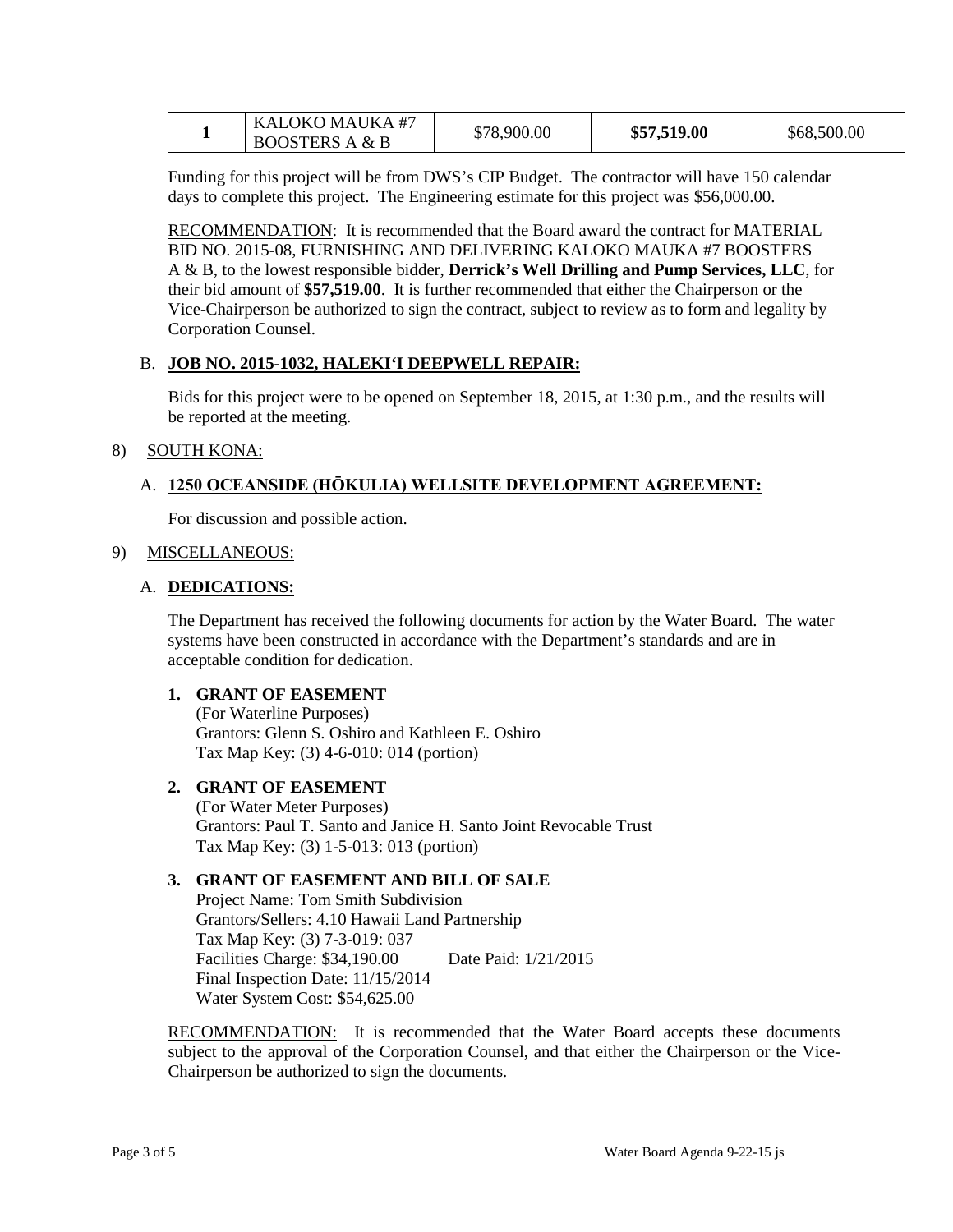# B. **UPDATE RE: NATIONAL PARKS SERVICE'S PETITION TO DESIGNATE KEAUHOU AQUIFER AS A GROUND WATER MANAGEMENT AREA:**

For discussion and possible action.

## C. **EXECUTIVE SESSION RE: NATIONAL PARKS SERVICE'S PETITION TO DESIGNATE KEAUHOU AQUIFER AS A GROUND WATER MANAGEMENT AREA:**

 Hawai'i Revised Statutes, Sections 92-4, 92-5(a)(2), to discuss mediation as directed by the Commission on Water Resource Management regarding the National Park Service's petition to designate Keauhou Aquifer as a Ground Water Management Area, and for the purpose of The Water Board anticipates convening an executive meeting, closed to the public, pursuant to consulting with the Water Board's attorney on questions and issues pertaining to the Water Board's powers, duties, privileges, immunities and liabilities.

## D. **DISCUSSION OF AMENDING RULES AND REGULATIONS REGARDING PLACING RESPONSIBILITY WITH PROPERTY OWNERS FOR TENANTS' DELINQUENT BILLS:**

 The Board will discuss the draft proposed amendments to the Rules and Regulations regarding placing responsibility with property owners for tenants' delinquent bills, with discussion. The draft proposed amendments will have been circulated to the Department staff, who will provide input at this meeting.

# E. **MONTHLY PROGRESS REPORT**:

Submission of Progress Report of Projects by the Department. Department personnel will be available to respond to questions by the Board regarding the status/progress of any project.

# F. **REVIEW OF MONTHLY FINANCIAL STATEMENTS:**

 Submission of financial statements and information relating to the financial status of the relating to the financial status of the Department. Department. Department personnel will be available to respond to questions by the Board

# G. **MANAGER-CHIEF ENGINEER'S REPORT:**

The Manager-Chief Engineer will provide an update or status on the following:

- 1) Public Information and Education Specialist Update
- 2) Sale of Miscellaneous Used DWS Items
- 3) Upcoming Hawai'i Water Works Association (HWWA) Conference

# H. **CHAIRPERSON'S REPORT:**

Chairperson to report on matters of interest to the Board.

# 10) ANNOUNCEMENTS:

## 1. **Next Regular Meeting:**

 The next meeting of the Water Board is scheduled for 10:00 a.m. on October 27, 2015, at the Department of Water Supply, Operations Center Conference Room, 889 Leilani Street, Hilo, HI.

## 2. **Following Meeting:**

The following meeting of the Water Board will be held at 10:00 a.m. on November 24, 2015, at the West Hawai'i Civic Center, Community Center, Bldg. G, 74-5044 Ane Keohokalole Hwy, Kailua-Kona, HI.